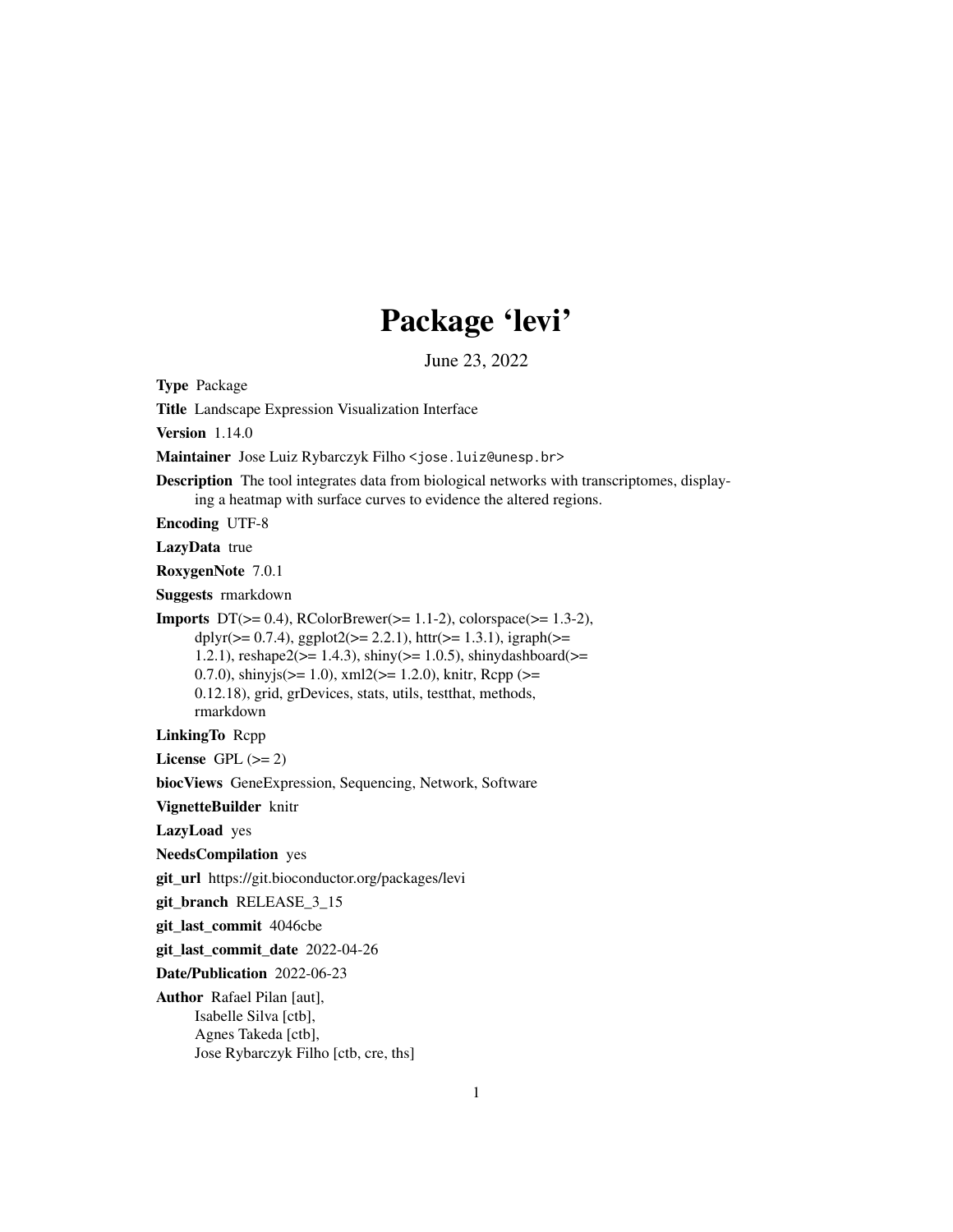## <span id="page-1-0"></span>R topics documented:

| Index |  |
|-------|--|
|       |  |
|       |  |
|       |  |

levi *levi*

### Description

This is the Levi script mode. It allows you to create the integration of networks and gene expression levels as batch processing

#### Usage

```
levi(expressionInput, fileTypeInput, networkCoordinatesInput,
networkInteractionsInput, geneSymbolnput, readExpColumn,
contrastValueInput, zoomValueInput, resolutionValueInput,
smoothValueInput, expressionLog, contourLevi, setcolor)
```
#### Arguments

expressionInput

|                          | Filename of gene expression data, which is a numeric data.frame or matrix. The<br>rows represent genes/proteins and the columns represent the experiment (RNA-<br>seq, microarray, etc). |  |  |  |
|--------------------------|------------------------------------------------------------------------------------------------------------------------------------------------------------------------------------------|--|--|--|
| fileTypeInput            | Filename of biological network. Levi can read files written in the following<br>formats: Medusa (DAT), RedeR (DYN), Pajek (NET) and STRING/STITCH                                        |  |  |  |
| networkCoordinatesInput  |                                                                                                                                                                                          |  |  |  |
|                          | It allows the user to load the coordinate of the nodes the network.                                                                                                                      |  |  |  |
| networkInteractionsInput |                                                                                                                                                                                          |  |  |  |
|                          | Parameter available only to STRING/STITCH data format. It allows the user to<br>load the interaction data file of the network.                                                           |  |  |  |
|                          | geneSymbolnput Column name from gene expression data containing the identifier (gene Symbol,<br>Entrez ID, EMSEMBL, etc).                                                                |  |  |  |
| readExpColumn            | Variable from readExpColumn function containing the comparisons of the ex-<br>periments                                                                                                  |  |  |  |
| contrastValueInput       |                                                                                                                                                                                          |  |  |  |
|                          | Numeric value for image contrast. The variable range is 0 to 100. The default<br>value is 50                                                                                             |  |  |  |
|                          | zoomValueInput Numeric value for image zoom. The variable range is 0 to 100. The default<br>value is 50.                                                                                 |  |  |  |
|                          |                                                                                                                                                                                          |  |  |  |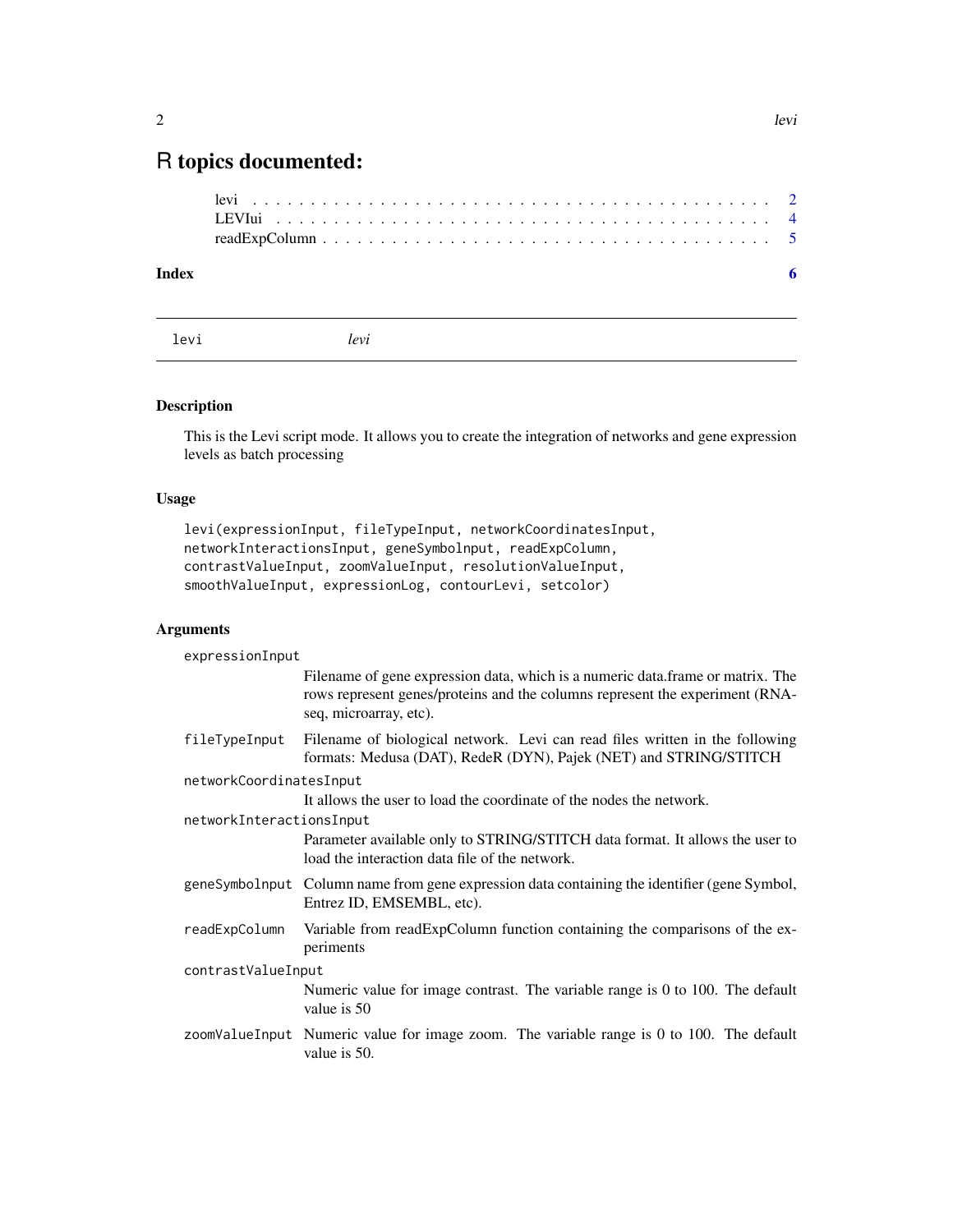| resolutionValueInput |                                                                                                                                                                                                                                    |
|----------------------|------------------------------------------------------------------------------------------------------------------------------------------------------------------------------------------------------------------------------------|
|                      | Numeric value for image resolution. The variable range is 0 to 100. The default<br>value is 50.                                                                                                                                    |
| smoothValueInput     |                                                                                                                                                                                                                                    |
|                      | Numeric value for image smoothness. The variable range is 0 to 100. The<br>default is 50.                                                                                                                                          |
| expressionLog        | Logical variable to indicate Log2 normalization in the expression levels. The<br>default is FALSE                                                                                                                                  |
| contourLevi          | Logical variable to allow contour lines. The default is TRUE.                                                                                                                                                                      |
|                      | $\mathcal{A}$ , and a second contract the contract of the contract of the contract of the contract of the contract of the contract of the contract of the contract of the contract of the contract of the contract of the contract |

setcolor Select the color palette to build the heatmat. There is two options the \*\*Multicolor\*\* has 20 color levels combined. The \*\*Two colors\*\* has two types of color and the options available are: \*purple\_pink\*, \*green\_blue\*, \*blue\_yellow\*, \*pink\_green\*, \*orange\_purple\*, \*green\_marine\*.

#### Details

Integrates the biological network and gene expression levels (or other type of data)

#### Value

Return a ggplot object and print a image (heatmat).

#### Author(s)

Isabelle Mira da Silva (isabelle.silva@unesp.br), José Rafael Pilan (rafael.pilan@unesp.br)

#### Examples

```
template_network <- file.path(system.file(package="levi"),"extdata",
   "medusa.dat", fsep = .Platform$file.sep)
template_expression <- file.path(system.file(package="levi"),
   "extdata","expression.dat", fsep = .Platform$file.sep)
multicolor <- levi(networkCoordinatesInput = template_network,
  expressionInput = template_expression, fileTypeInput = "dat",
   geneSymbolnput = "ID",
  readExpColumn=readExpColumn("TumorCurrentSmoker-NormalNeverSmoker"),
   contrastValueInput = 50, resolutionValueInput = 50, zoomValueInput = 50,
   smoothValueInput = 50, expressionLog = FALSE, contourLevi = TRUE)
twocolors <- levi(networkCoordinatesInput = template_network,
   expressionInput = template_expression, fileTypeInput = "dat",
   geneSymbolnput = "ID",
  readExpColumn = readExpColumn("TumorCurrentSmoker-NormalNeverSmoker"),
   setcolor = "pink_green", contourLevi = FALSE)
```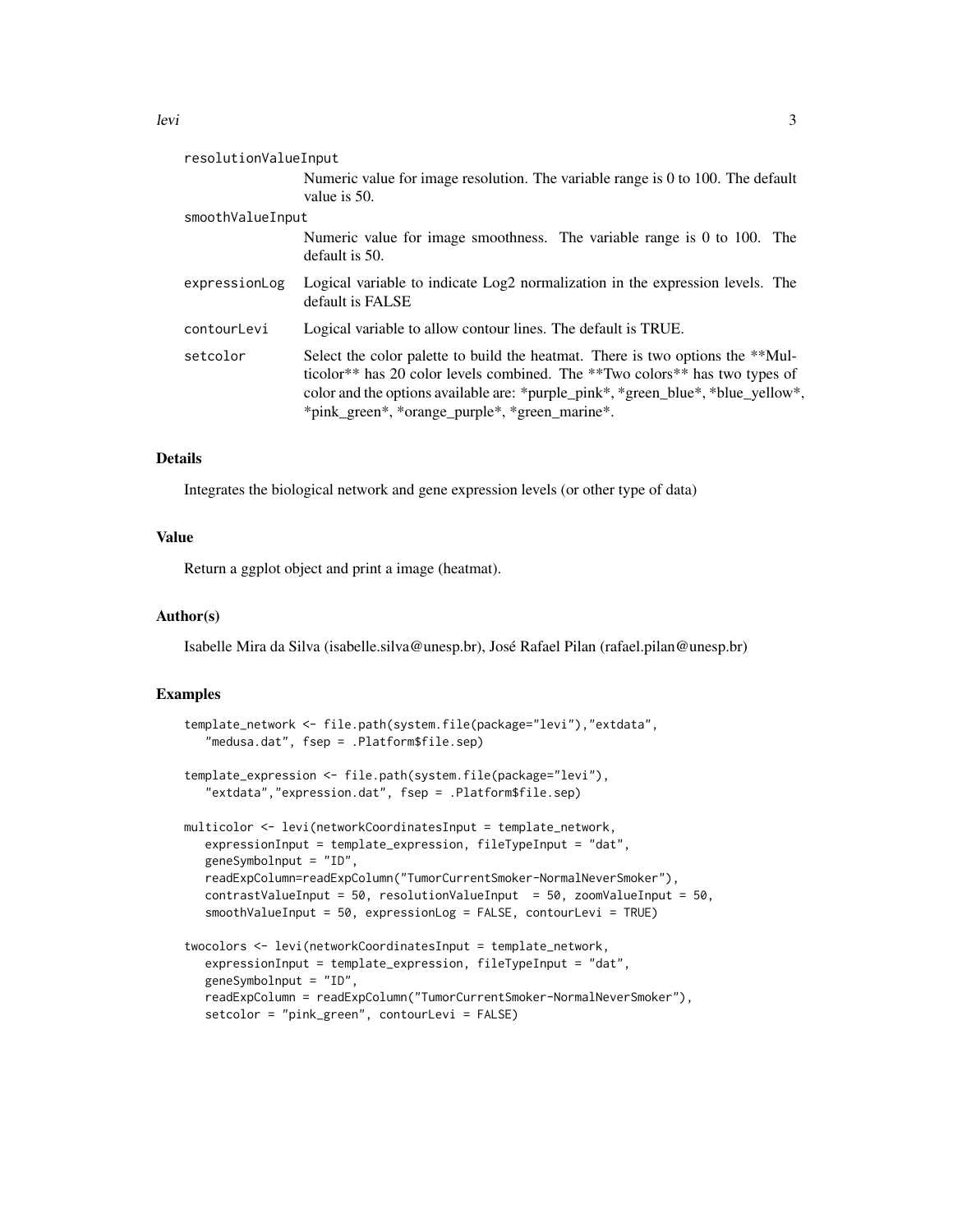<span id="page-3-0"></span>LEVIui *LEVIui*

#### Description

Launch the Levi Graphical User Interface (GUI) in local machine.

#### Usage

LEVIui(browser)

#### Arguments

browser This argument is necessary to launch Levi GUI. To launch Levi in the web browser the argument required "TRUE". To launch Levi in the R environment the argument required "FALSE". The default is "FALSE"

#### Details

This function launch the LEVI Graphical User Interface. The interface provides the same tools available in the script mode. There are two tools only available in the user interface: 1) Selection of area from heatmap to calculate the gene expression levels in the area selected; 2) Selection of the genes in some specific area from the image.

#### Value

return a GUI

#### Author(s)

José Rafael Pilan <rafael.pilan@unesp.br> & Isabelle Mira da Silva (isabelle.silva@unesp.br)

#### Examples

```
LEVIui(browser)
#LEVIui(browser=TRUE) #Launch Levi to Browser.
#LEVIui(borwser=FALSE) #Launch Levi to R environment.
```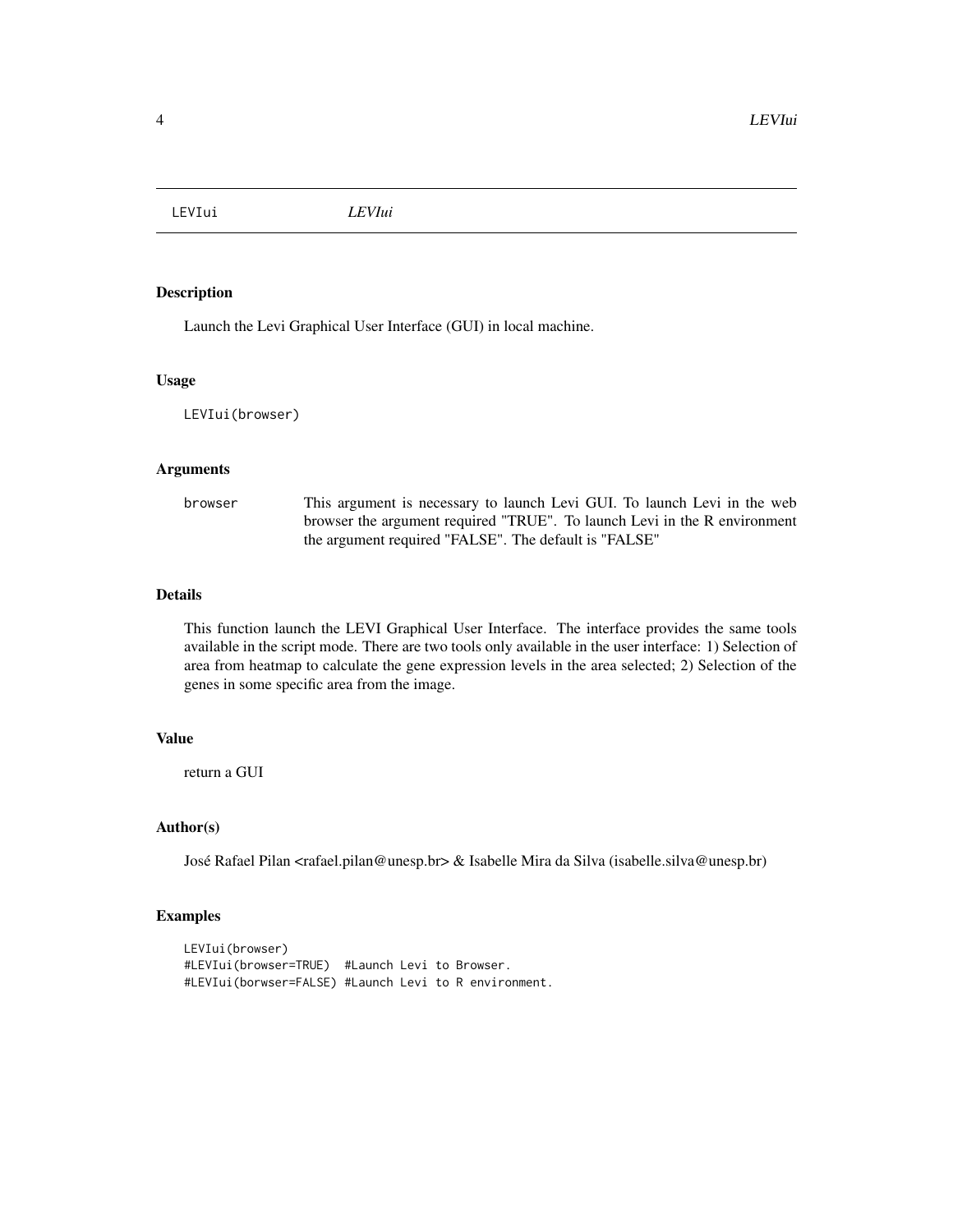<span id="page-4-0"></span>readExpColumn *readExpColumn*

#### Description

This function helps to prepare the data in the script mode. It also allows the obtention of dataset plot as a batch processing.

#### Usage

readExpColumn(x,...)

#### Arguments

| X                       | Names of two expression datasets to be compared. They should be separated by |
|-------------------------|------------------------------------------------------------------------------|
|                         | hyphen $(-)$                                                                 |
| $\cdot$ $\cdot$ $\cdot$ | To add more comparisons, each combination must be separated by comma (.).    |

#### Details

List the names of the expression datasets that will be used for comparison

#### Value

Returns the names of comparisons to be used by Levi

#### Note

To generate a plot from a single dataset, the name of the sample must be informed twice (Ex. "CaseA-CaseA")

#### Author(s)

José Rafael Pilan (rafael.pilan@unesp.br)

#### Examples

base <- readExpColumn(a="NormalNeverSmoker-NormalNeverSmoker")